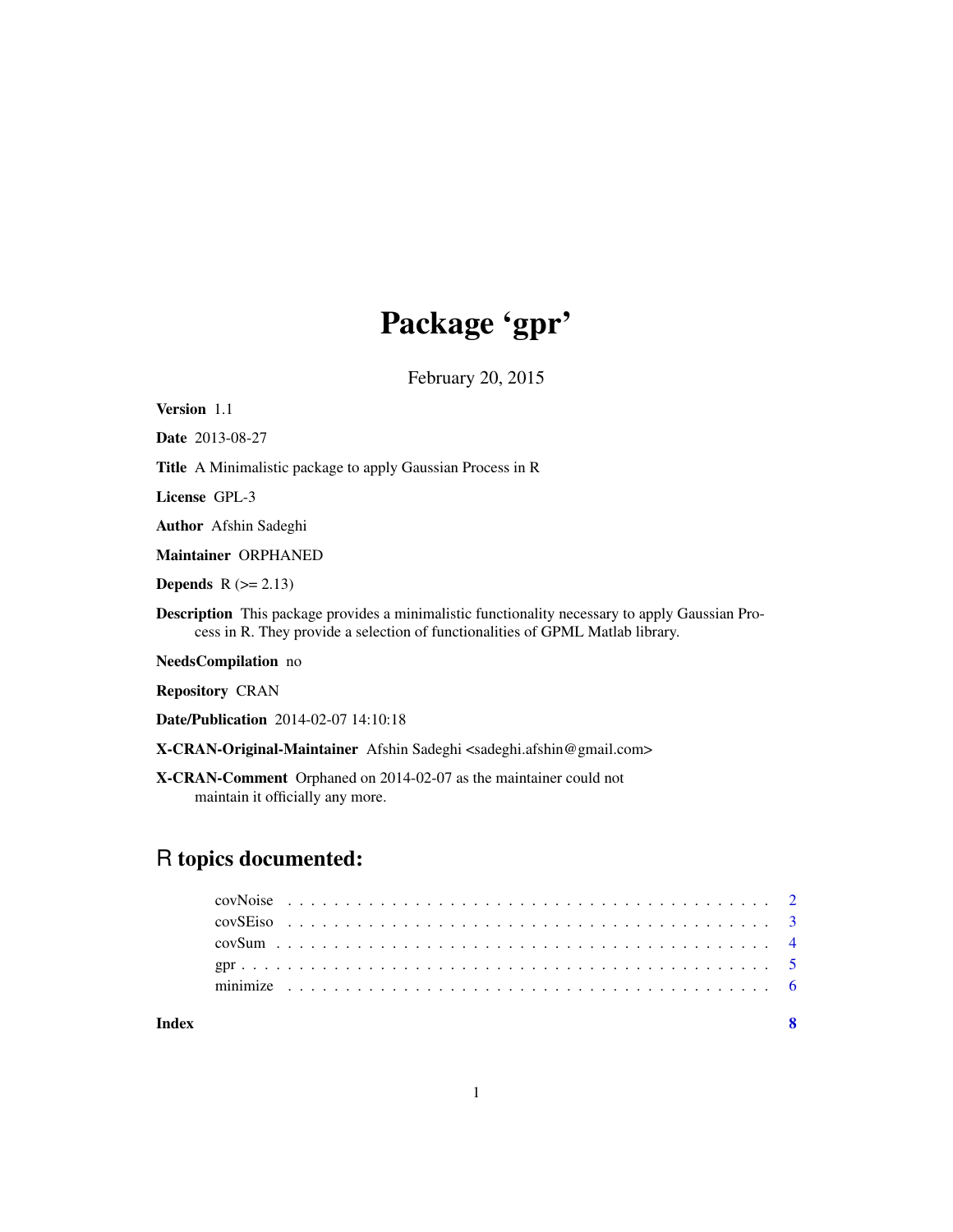<span id="page-1-0"></span>

#### Description

Independent covariance function, ie "white noise", with specified variance.

This covariance function is parameterized as:  $k(x^p, x^q) = s^2 *$  solve(delta(p,q)), in which s2 is the noise variance and solve(delta(p,q)) is a Kronecker delta function where is 1 if  $p == q$  and its zero otherwise. hyperparameter and is defined by:  $loghyper = [log(sqrt(s2))]$ 

#### Usage

covNoise(loghyper= NULL , x = NULL , z = NULL, testset.covariances= FALSE)

#### Arguments

| loghyper            | loghyper is hyperparameter vector variable.                  |
|---------------------|--------------------------------------------------------------|
| X                   | Input parameter array to define the function over.           |
| Z                   | Index number of loghyper vector.                             |
| testset.covariances |                                                              |
|                     | Logic value to decide to compute tests e covariances or not. |

#### Value

If z is not null and testset.covariances is TRUE this function calculates test set covariances and if its FALSE the function computes derivative matrix. When covNoise is called without parameters is reports the minimum number of parameters other than loghyper which it can accept. The output of this function is a list consisting variables A and B. B will include testset covariances calculation when testset.covariances is TRUE.

#### Author(s)

Afshin Sadeghi

#### References

Carl Edward Rasmussen and Christopher K. I. Williams.Gaussian Processes for Machine Learning. *MIT Press*, 2006. ISBN 0-262-18253-X. Carl Edward Rasmussen & Hannes Nickisch. gpml(GAUSSIAN PROCESS REGRESSION AND CLASSIFICATION Toolbox) Matlab Library.

#### Examples

params= covNoise() params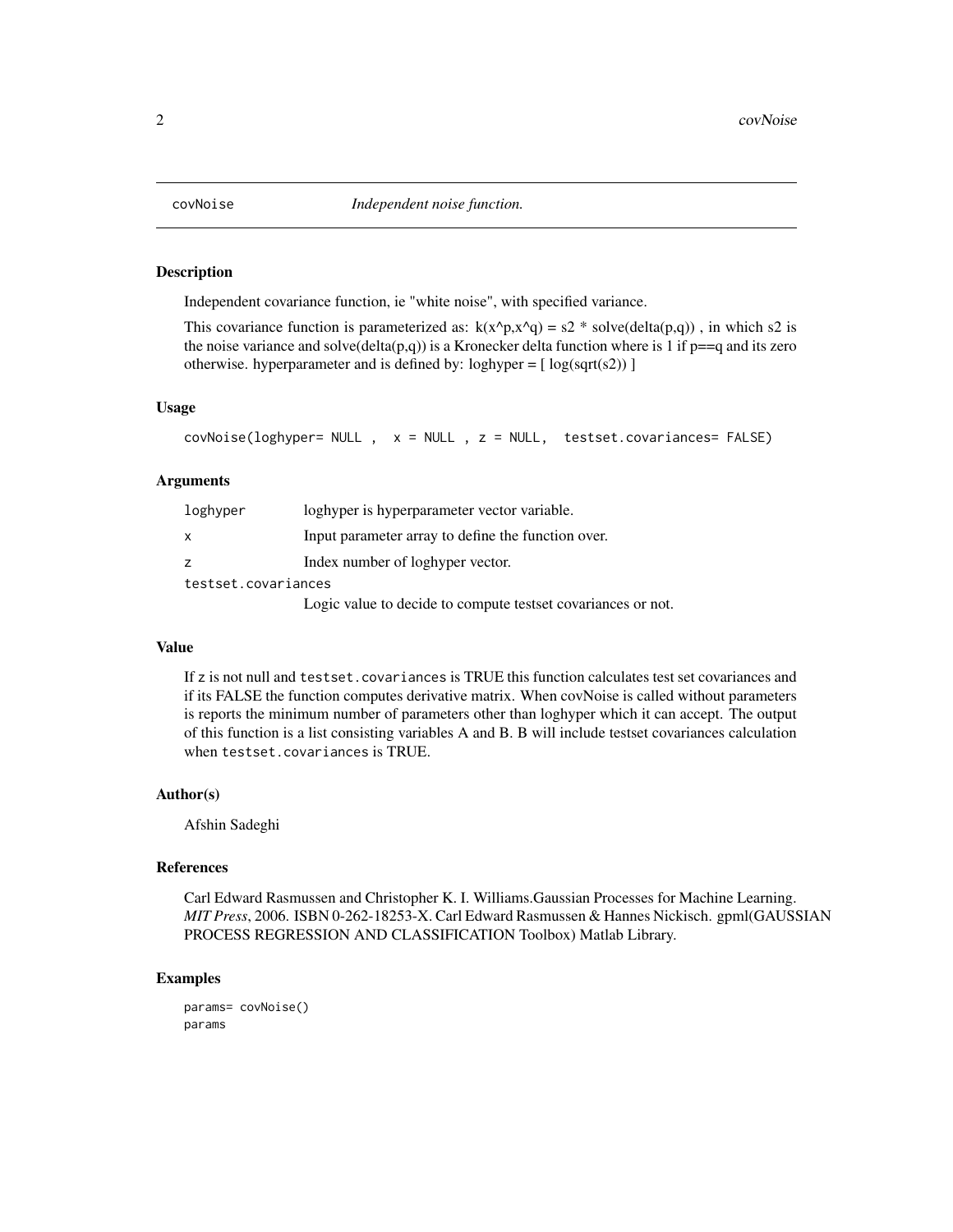<span id="page-2-0"></span>covSEiso *Squared Exponential covariance function with isotropic distance measure.*

#### Description

This covariance function is defined as:  $k(x^p, x^q) = s f^2 * exp(- t(x^p - x^q) * inv(P) * (x^p - x^q)/2)$ , in which where the P matrix is ell $\alpha$ 2 times the unit matrix and sf2 is the signal variance. The hyperparameter vector is loghyper =  $[$  log(ell) , log(sqrt(sf2))  $]$ 

#### Usage

```
covSEiso(loghyper = NULL, x = NULL, z = NULL, testset.covariances = FALSE)
```
#### Arguments

| loghyper            | loghyper is hyperparameter vector variable.                                      |
|---------------------|----------------------------------------------------------------------------------|
| x                   | x is Input parameter array to apply the function over.                           |
| Z.                  | z is Index number of loghyper vector.                                            |
| testset.covariances |                                                                                  |
|                     | test set. covariances is a logic value to decide to compute test set covariances |
|                     | or not.                                                                          |

#### Value

If z is not null and testset.covariances is TRUE this function calculates test set covariances and if its FALSE the function computes derivative matrix. When covNoise is called without parameters is reports the minimum number of parameters other than loghyper which it can accept. The output of this function is a list consisting variables A and B. B will include testset covariances calculation when testset.covariances is TRUE.

#### Author(s)

Afshin Sadeghi

#### References

Carl Edward Rasmussen and Christopher K. I. Williams.Gaussian Processes for Machine Learning. *MIT Press*, 2006. ISBN 0-262-18253-X. Carl Edward Rasmussen & Hannes Nickisch. gpml(GAUSSIAN PROCESS REGRESSION AND CLASSIFICATION Toolbox) Matlab Library.

#### Examples

params= covSEiso() params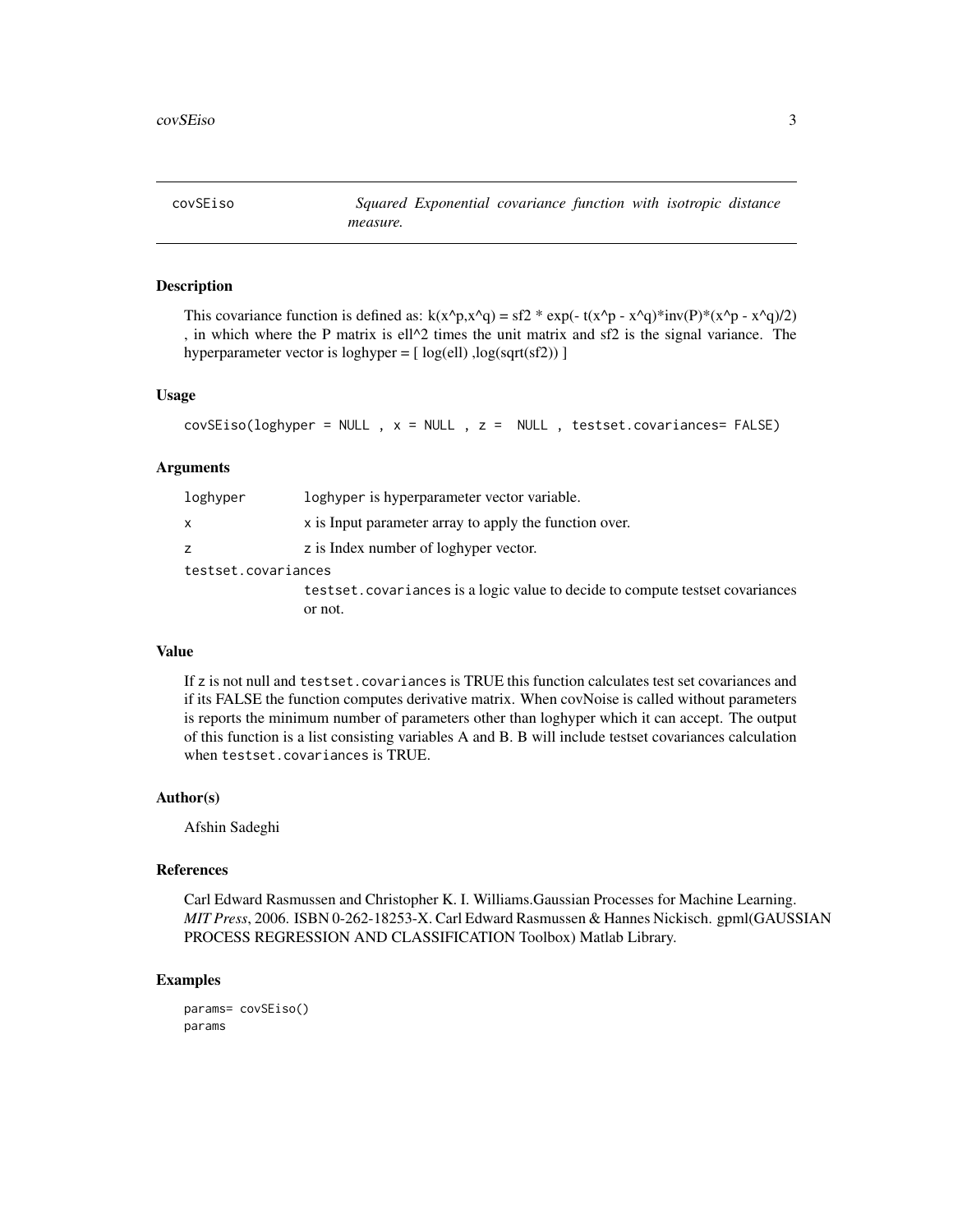<span id="page-3-0"></span>

### Description

Provides sum functionality of two covariance functions .

#### Usage

```
covSum(covfuncsum, 10gtheta = NULL, x = NULL, z = NULL, testset.covariances = FALSE)
```
#### Arguments

| covfuncsum          | covfuncium is a string variable which is consist of two covariance function<br>names seperated by a ",". |  |  |  |  |
|---------------------|----------------------------------------------------------------------------------------------------------|--|--|--|--|
| logtheta            | logtheta is hyperparameter vector variable.                                                              |  |  |  |  |
| $\mathsf{x}$        | Input parameter to define the function over                                                              |  |  |  |  |
| z                   | Index number of logtheta vector                                                                          |  |  |  |  |
| testset.covariances |                                                                                                          |  |  |  |  |
|                     |                                                                                                          |  |  |  |  |

Logic value to decide to compute testset covariances or not.

#### Value

If z is not null and testset.covariances is TRUE this function calculates test set covariances and if its FALSE the function computes derivative matrix. When covNoise is called without parameters is reports the minimum number of parameters other than logtheta which it can accept. The output of this function is a list consisting variables A and B. B will include testset covariances calculation when testset.covariances is TRUE.

#### Author(s)

Afshin Sadeghi

#### References

Carl Edward Rasmussen and Christopher K. I. Williams.Gaussian Processes for Machine Learning. *MIT Press*, 2006. ISBN 0-262-18253-X. Carl Edward Rasmussen & Hannes Nickisch. gpml(GAUSSIAN PROCESS REGRESSION AND CLASSIFICATION Toolbox) Matlab Library.

#### Examples

```
params= covSum("covSEiso,covNoise")
params
```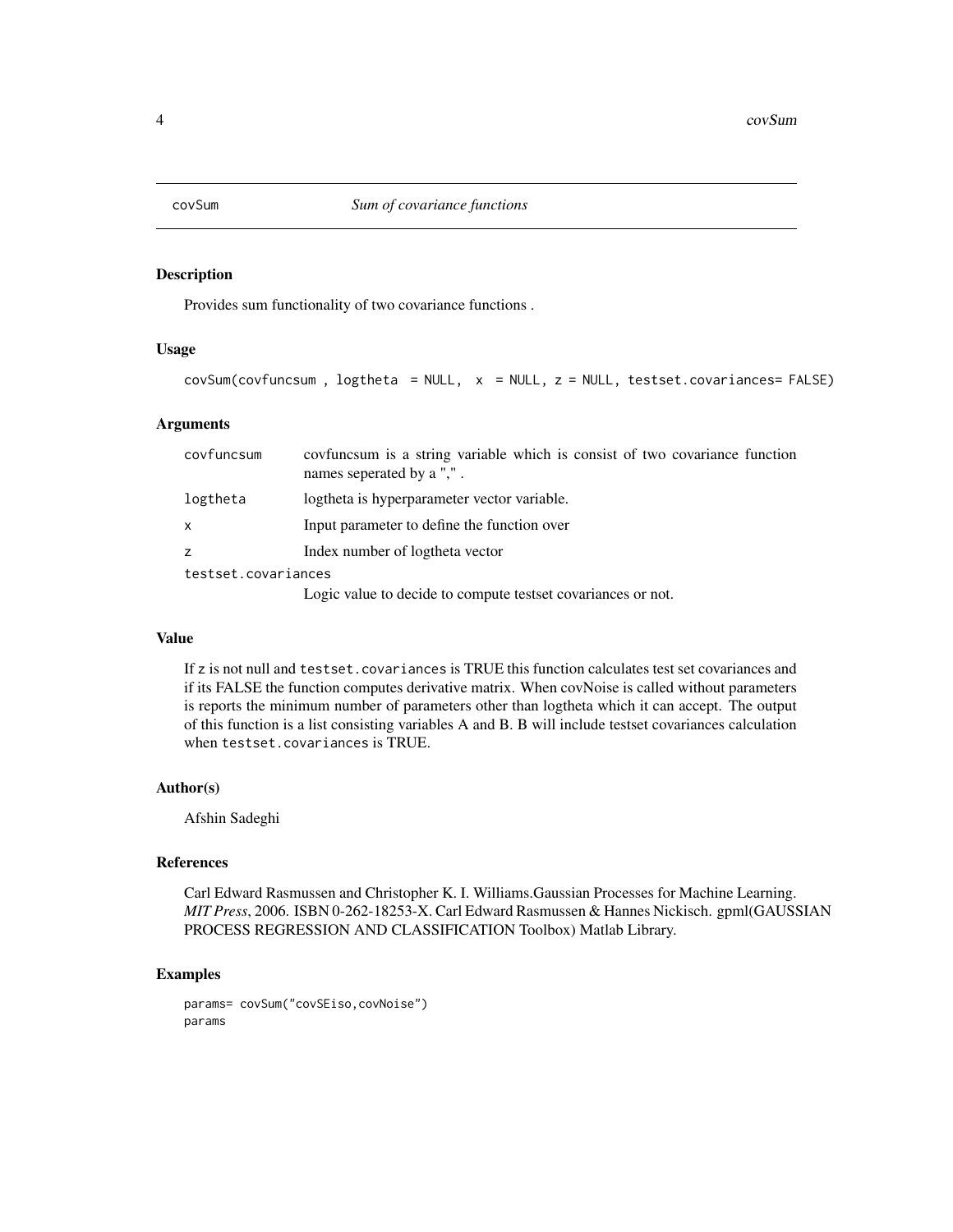#### <span id="page-4-0"></span>**Description**

This function delivers two applications: 1. Training : When no test data are given, the function returns minus the log likelihood and its partial derivatives with respect to the hyperparameters. Training method is to fit the hyperparameters.

2.Prediction: If test data are given, then marginal Gaussian predictions are computed, and function returns mean and variance describing the Gaussian predictions. In cases where the covariance function has noise contributions, the variance returned in S2 variable is for noisy test targets. To have variance of the noise-free latent function, the noise variance should be substracted .

#### Usage

```
gpr(logtheta, covfunc.gpr, x, y, xstar = NULL, partial.derivatives = FALSE)
```
#### Arguments

| logtheta            | log the ta is a vector that specifies hyperparameter variable.                                                                                                                                  |
|---------------------|-------------------------------------------------------------------------------------------------------------------------------------------------------------------------------------------------|
| covfunc.gpr         | covfunc gpr is a string value containing name of a covariance function to apply<br>gpr on it.                                                                                                   |
| $\mathsf{x}$        | x is Input parameter array and it is passed to covfunc.gpr function in gpr ap-<br>plication. Its a n by D array                                                                                 |
| <b>V</b>            | y is an other input parameter of covfunc, gpr function in gpr application. It is<br>usually a vector that defines target value of function covfunc.gpr and the input<br>array x and has n rows. |
| xstar               | x star is input array of test data. It has the same dimentions of x.                                                                                                                            |
| partial.derivatives |                                                                                                                                                                                                 |
|                     | Logical value that when it is TRUE and the test data is given gpr executes pre-<br>diction process.                                                                                             |

#### Details

There are only covSum, covNoise and covSEiso covariance functions available in this package to be used with gaussion process. More ever this is an open source script with line by line description so that you can learn the code and write your own covariance functions to call gpr on them. If you like to contribute and add your own functions to this package please contact the package maintainer. Please refere to references to get info about the other consistent covariance functions.

#### Value

When partial.derivatives is FALSE returns a list containing minus the log likelihood and its vector of partial derivatives. When partial.derivatives is TRUE returns a list that consists of two objects. The first is a mean vector which same number of rows of  $x$  and  $y$  and the second object variance vector that has same number of rows of x and y. They describe the result Gaussian prediction.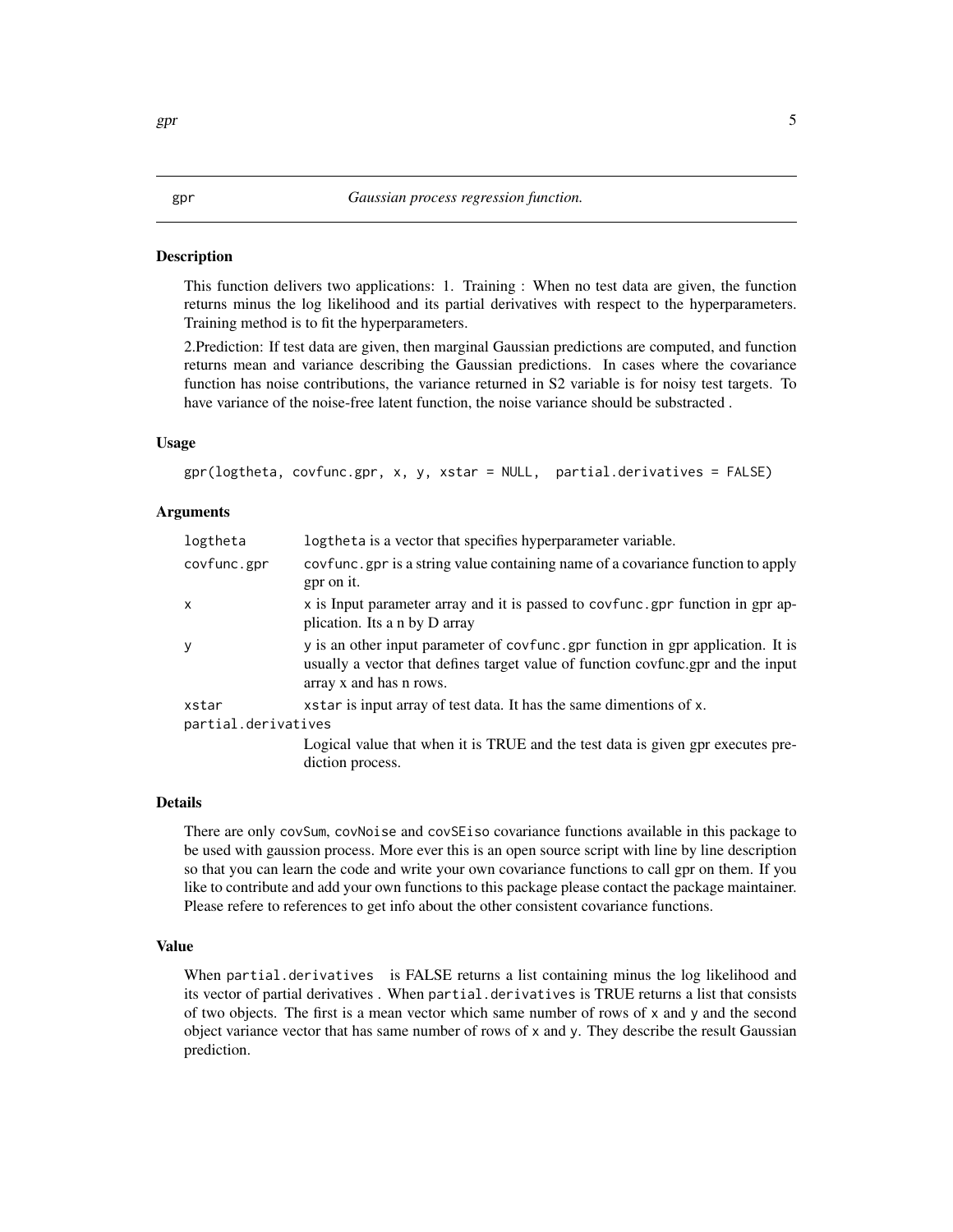#### <span id="page-5-0"></span>Author(s)

Afshin Sadeghi

#### References

1. Carl Edward Rasmussen and Christopher K. I. Williams.Gaussian Processes for Machine Learning. *MIT Press*, 2006. ISBN 0-262-18253-X. 2. Carl Edward Rasmussen & Hannes Nickisch. gpml(GAUSSIAN PROCESS REGRESSION AND CLASSIFICATION Toolbox) Matlab Library.

minimize *Minimize function for differentiable multivariate functions.*

#### **Description**

Performs mimization on a differentiable multivariate function and returns a function value and a vector of partial derivatives the input function. The Polack-Ribiere flavour of conjugate gradients is used to compute search directions, and a line search using quadratic and cubic polynomial approximations and the Wolfe-Powell stopping criteria is used together with the slope ratio method for guessing initial step sizes.

Details from gpml: Please consider that minimize execution path computes a new search direction during extrapolation using conjugate gradients (Polack-Ribiere flavour), or reverts to steepest if there was a problem in the previous line-search. Returns the best value so far, if two consecutive line-searches fail, or whenever it run out of function evaluations or line-searches. During extrapolation, the "f" function may fail either with an error or returning Nan or Inf, and minimize should handle this gracefully. If minimize stopped within a few iterations, it could be an indication that the function values and derivatives are not consistent (ie, there may be a bug in the implementation of your "f" function).

### Usage

minimize(X, f, .length, covfunc, x, y)

#### **Arguments**

| X            | Starting point is given by array X.                                                                                                               |
|--------------|---------------------------------------------------------------------------------------------------------------------------------------------------|
| $\mathsf{f}$ | f is a string value containing the function name which is supposed to apply<br>minimize on it.                                                    |
| .length      | . length defines how long minimize procedure must be executed.                                                                                    |
| covfunc      | is string value that gives the name of covariance function which is passed on to<br>the function f.                                               |
| $\mathsf{x}$ | Input parameter which is passed on to the function f.                                                                                             |
| y            | An other input parameter like x which is passed on to the function. It usually<br>defines target value function covfunc and the input array x. f. |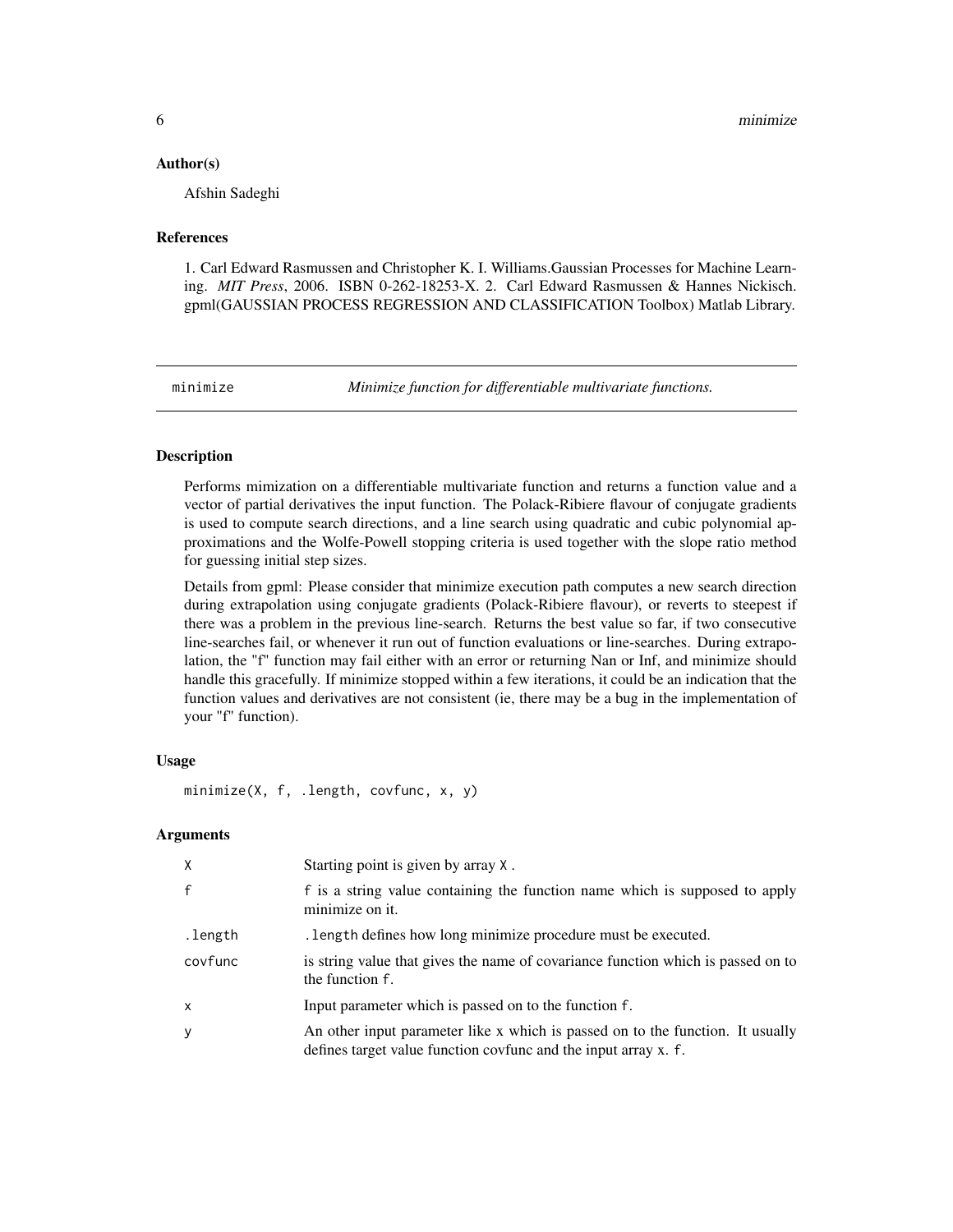#### minimize **7**

#### Value

if .length is positive, it defines the maximum number of line searches, if negative its absolute gives the maximum allowed number of function evaluations. .length can have a second optional component, which indicates the reduction in function value to be expected in the first line-search. its default value is 1.0 .

The function returns when either its length is up, or if no further progress can be made due to a (local) minimum or due to numerical problems. The function returns a list consisting of the found solution X, a vector of function values fX indicating the progress made and i the number of iterations.

### Author(s)

Afshin Sadeghi

#### References

Carl Edward Rasmussen and Christopher K. I. Williams.*Gaussian Processes for Machine Learning*. MIT Press, 2006. ISBN 0-262-18253-X. Carl Edward Rasmussen & Hannes Nickisch. gpml(GAUSSIAN PROCESS REGRESSION AND CLASSIFICATION Toolbox) Matlab Library.

### Examples

```
loghyper= array(c(-1, -1, -1), dim=c(3,1))covfunc ="covSum,covSEiso,covNoise"
x= array(c(1,1,0,0), dim=c(2,2))y= array(c(1, 0), dim=c(2,1))loghyper = minimize(loghyper, 'gpr', 10, covfunc, x, y)
loghyper
```